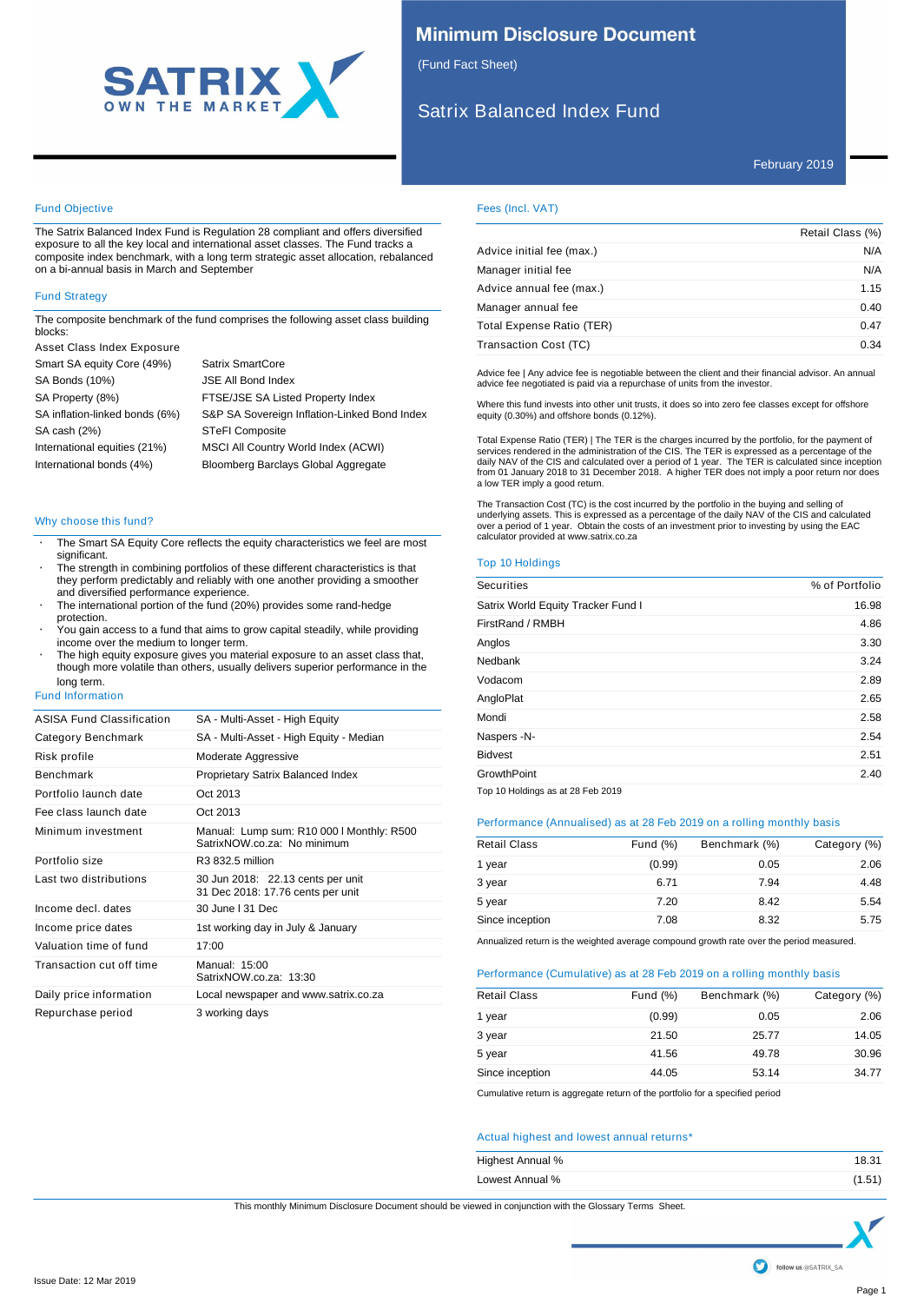

# **Minimum Disclosure Document**

(Fund Fact Sheet)

# Satrix Balanced Index Fund

February 2019

# Asset Allocation



# Portfolio Manager(s) Quarterly Comment - 31 Dec 2018

### Macro review

In the US, the Federal Reserve (Fed) raised interest rates in December on continued stability in economic data. The labour market remained extremely strong. However, the central bank grew otherwise more dovish in tone, signalling a more cautious view for the coming months. It has revised down its 'dot plot' (median rate projection), meaning it now expects two rate increases in 2019 instead of three previously, reflecting more cautious economic forecasts. GDP growth forecasts were revised down in 2018 and 2019, with inflation projections also adjusted downwards.

In Europe, data continued to point to slowing momentum in the Eurozone economy. The flash composite purchasing managers' index for December showed business activity slowed to the weakest level in over four years. The index came in at 51.3, down from 52.7 in November. The *gilets jaunes* (yellow vest) protests in France and ongoing weak demand for new cars were among the factors weighing on activity. As expected, the European Central Bank confirmed the end of its bond-buying programme in December and reiterated that interest rates would remain on hold 'at least through the summer of 2019'.

In emerging markets (EMs), investors continue to worry over rising US interest rates, trade tariffs and slower Chinese growth. Mexico experienced rising concern over the incoming government's policies and the implications for investment. In China, third-quarter GDP growth was more than expected at 6.5% year-on-year while higher frequency data continued to deteriorate and the authorities announced further measures to support the economy. Elsewhere, a sharp fall in crude oil prices was a headwind for several oil-producing EMs, notably Colombia but also Russia. By contrast, Brazil posted a strong gain as equities and the Real rallied in anticipation of a market-friendly election outcome, which was confirmed with Jair Bolsonaro's run-off victory in late October.

# Global and local market review

Global stocks suffered their worst quarterly fall in seven years at the end of 2018. The MSCI World Index fell 13.9% from the start of October to the end of December. It was the eleventh worst quarterly fall since 1970, and the worst quarterly performance for stocks since the third quarter of 2011, when the Eurozone debt crisis saw stock markets tumble 17.1%. A large proportion of the quarter's losses in 2018 came in December, when global stocks fell 7.7%. In the calendar year 2018 the MSCI World Index fell 10.4%, its worst yearly performance since the height of the global financial crisis in 2008.

The UK stock market had a particularly bad year because of Brexit concerns. The FTSE 100 Index fell 12.4%, its worst yearly performance since 2008. US equities declined, with especially steep falls in December. Warnings from several high-profile IT firms fanned fears that earnings growth may slow. European equities also declined, with trade tariffs, slower Chinese growth and Brexit combining to form a difficult environment. Japanese equities lost value, with weakness coinciding with periods of Yen strength as the currency continued to be viewed as a safe-haven at times of increased uncertainty.

EM equities lost value with the familiar array of global trade and growth concerns weighing on returns. Brazilian equities and the Real rallied ahead of the marketfriendly election outcome, confirmed in late October. Following three months of negative total returns, SA equities rebounded in December, with the FTSE/JSE All Share Index (ALSI) (+4.3%) returning its second best monthly performance for 2018.The ALSI's performance was boosted by SA Resources (+12.3%), posting its best monthly performance since July 2017.This was boosted by the Gold Index which jumped a huge 25.2% in December, as investors looked to gold as a safe

haven amid the global turmoil and US government shutdown.

The FTSE/JSE SA Listed Property Index (SAPY) had a total negative return of 4% in the last quarter of 2018, worse than the ALSI and lagging cash by a significant margin, which delivered positive nominal returns as risk assets declined in absolute terms. For 2018, the SAPY materially underperformed all other major domestic asset classes, returning a negative 25.3% versus 8.5% for equities, 7.7% for bonds, and about 7.5% for cash.

Bond yields were lower over the quarter, broadly reflecting increased risk aversion and volatility amid continued macro uncertainty relating to trade tensions, Brexit and politics in Italy. US 10-year Treasury yields fell from 3.06% to 2.68%, while in Europe, 10-year Bund yields declined from 0.47% to 0.24% as data remained lacklustre. Domestically, National Treasury's Medium Term Budget Policy Statement again disappointed as fiscal consolidation was delayed owing to projections of fiscal deficits of about 4% of GDP. This resulted in a sharply steeper curve with the spread between the 30-year and 10-year bond increasing from 0.66% to 0.75%. However, the FTSE/JSE All Bond Index (ALBI) had a positive return of 2.8% as the benchmark R186 yields rallied from 9.03% to 8.875% during the quarter.

# Equity portfolio performance, attribution and strategy

After considerable research, the equity component of the fund was transitioned to a single building block, which enhances the efficiency of the factor character in the strategy through exposure to Momentum, Quality and Value. Our approach to building this strategy is called multi-factor, which instead of investing in subportfolios with strong individual exposures to our targeted factors, we invest in stocks with strong aggregate exposures to these factors. This component now provides a balanced exposure to our factor offering through a single portfolio, allowing risk management and factor signal to be substantially improved.

Over the period, global trade uncertainties and other geopolitical risks continued to weigh heavily on investor minds and rotation among factors continued with elevated volatility as the equity market remained volatile and mostly in a defensive mode. Low Beta and Price Momentum outperformed the most while Value suffered the most. Additionally, the equity market has priced in a flat to inverted yield curve since July, with the unwinding of the Momentum/Growth trade driving the broader weaker performance of equities.

Domestically, factor performance was mixed, as Momentum struggled the global equity market correction, Quality outperformed as Return on Equity offered positive returns during a risk-off environment, and Value delivered anaemic performance. Nonetheless, given the interaction between factors, the equity component delivered strong and consistent excess returns over the period, encouragingly outperforming during both falling and rising markets due to diversified factor exposure. This outperformance was driven by overweight exposures to Anglo American Platinum (AMS), Telkom (TKG), Clicks (CLS) and Vodacom (VOD), while detractors to performance included exposure to Mondi (MNP), Investec (INL), Super Group (SPG) and Kumba Iron Ore (KIO).

### In Closing

If the first week of trading in 2019 is anything to go by, then market participants look set for another volatile year. The week started off positively, buoyed by Trump's tweet of 'big progress' between the US and China on their ongoing trade war. Despite the short-term positive, though, the fact remains that the three major economic issues of the US-China trade war, slowing economic growth and Brexit have yet to be properly resolved and until this is done, a sword of Damocles will remain hanging over global markets.

We have been there before in 2008 when many expected a decade-long bear market for equities. And yet businesses adapt and adjust to tough economic conditions and in this context, we are of the view that patient equity investors will be rewarded with handsome returns over the next three years.

# Portfolio Manager(s)

The Satrix Investment Team

### Management of Investments

The management of investments are outsourced to Sanlam Investment Management (Pty) Ltd, FSP 579, an authorised Financial Services Provider under the Financial Advisory and Intermediary Services Act, 2002.

haven amid the global turmoil and US government shutdown. This monthly Minimum Disclosure Document should be viewed in conjunction with the Glossary Terms Sheet.